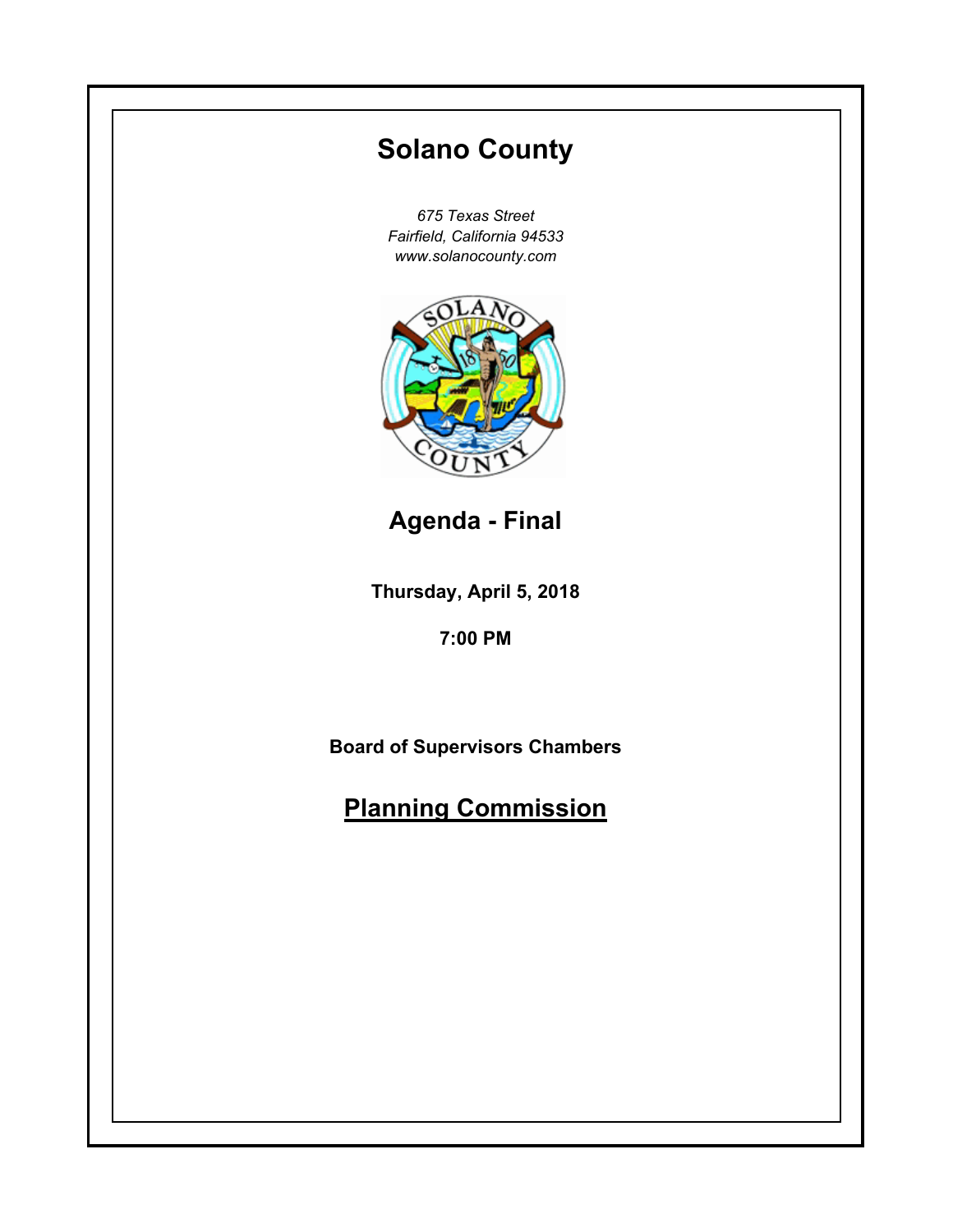Any person wishing to address any item listed on the Agenda may do so by submitting a Speaker Card to the Clerk before the Commission considers the specific item. Cards are available at the entrance to the meeting chambers. Please limit your comments to five (5) minutes. For items not listed on the Agenda, please see "Items From the Public".

All actions of the Solano County Planning Commission can be appealed to the Board of Supervisors in writing within 10 days of the decision to be appealed. The fee for appeal is \$150.

Any person wishing to review the application(s) and accompanying information may do so at the Solano County Department of Resource Management, Planning Division, 675 Texas Street, Suite 5500, Fairfield, CA. Non-confidential materials related to an item on this Agenda submitted to the Commission after distribution of the agenda packet are available for public inspection during normal business hours and on our website at www.solanocounty.com under Departments, Resource Management, Boards and Commissions.

The County of Solano does not discriminate against persons with disabilities and is an accessible facility. If you wish to attend this meeting and you will require assistance in order to participate, please contact Kristine Sowards, Department of Resource Management at (707) 784-6765 at least 24 hours in advance of the event to make reasonable arrangements to ensure accessibility to this meeting.

### **AGENDA**

#### **CALL TO ORDER**

**SALUTE TO THE FLAG**

**ROLL CALL**

**APPROVAL OF AGENDA**

#### **APPROVAL OF THE MINUTES**

**[PC 18-011](#page-3-0)** March 15, 2018 PC minutes

*Attachments:* [March 15, 2018 PC minutes](#page-4-0)

#### **ITEMS FROM THE PUBLIC:**

*This is your opportunity to address the Commission on a matter not heard on the Agenda, but it must be within the subject matter jurisdiction of the Commission. Please submit a Speaker Card before the first speaker is called and limit your comments to five minutes. Items from the public will be taken under consideration without discussion by*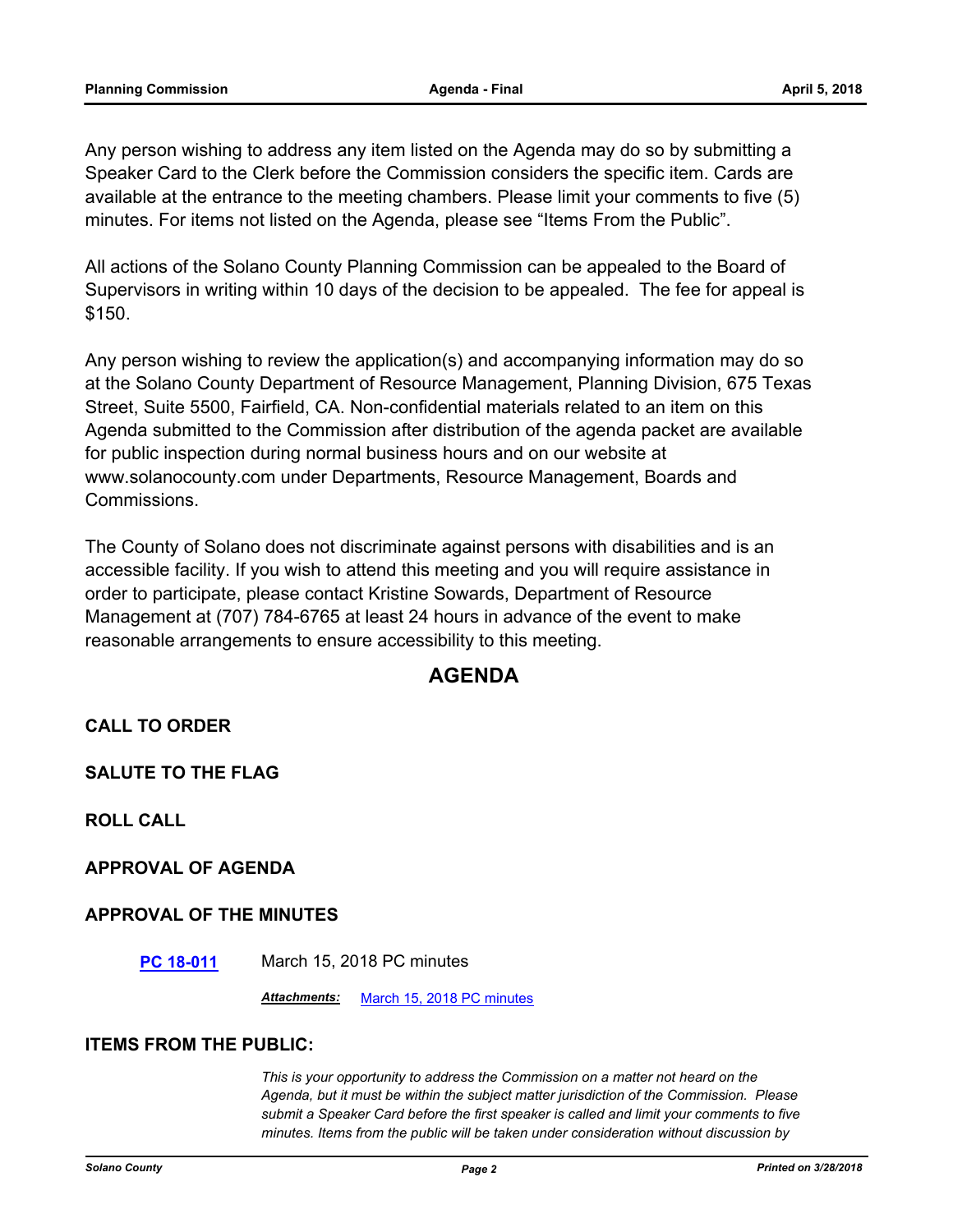*the Commission and may be referred to staff.*

# **REGULAR CALENDAR**

**[PC 18-014](#page-6-0)** PUBLIC HEARING to consider Use Permit Application No. U-17-09 and Marsh Development Permit Application No. MD-17-02 of Verizon Wireless c/o Complete Wireless Consulting, Inc. (Hwy 680 Cygnus) to install a 65' monopole with associated ground equipment as part of a wireless telecommunications facility to be located on a 2.8-acre parcel zoned Exclusive Agricultural "A-20" off Marshview and Goodyear Road as they intersect with Interstate 680. The site is approximately 1.5 miles southeast of the City of Fairfield, APN: 0046-110-280. (Project Planner: Karen Avery) STAFF RECOMMENDATION: Continue item to the regular meeting of May 17, 2018

*Attachments:* [A - Continuance request](#page-7-0)

#### **ANNOUNCEMENTS AND REPORTS**

#### **ADJOURN**

*To the Planning Commission meeting of April 19, 2018 at 7:00 P.M., Board Chambers, 675 Texas Street, Fairfield, CA*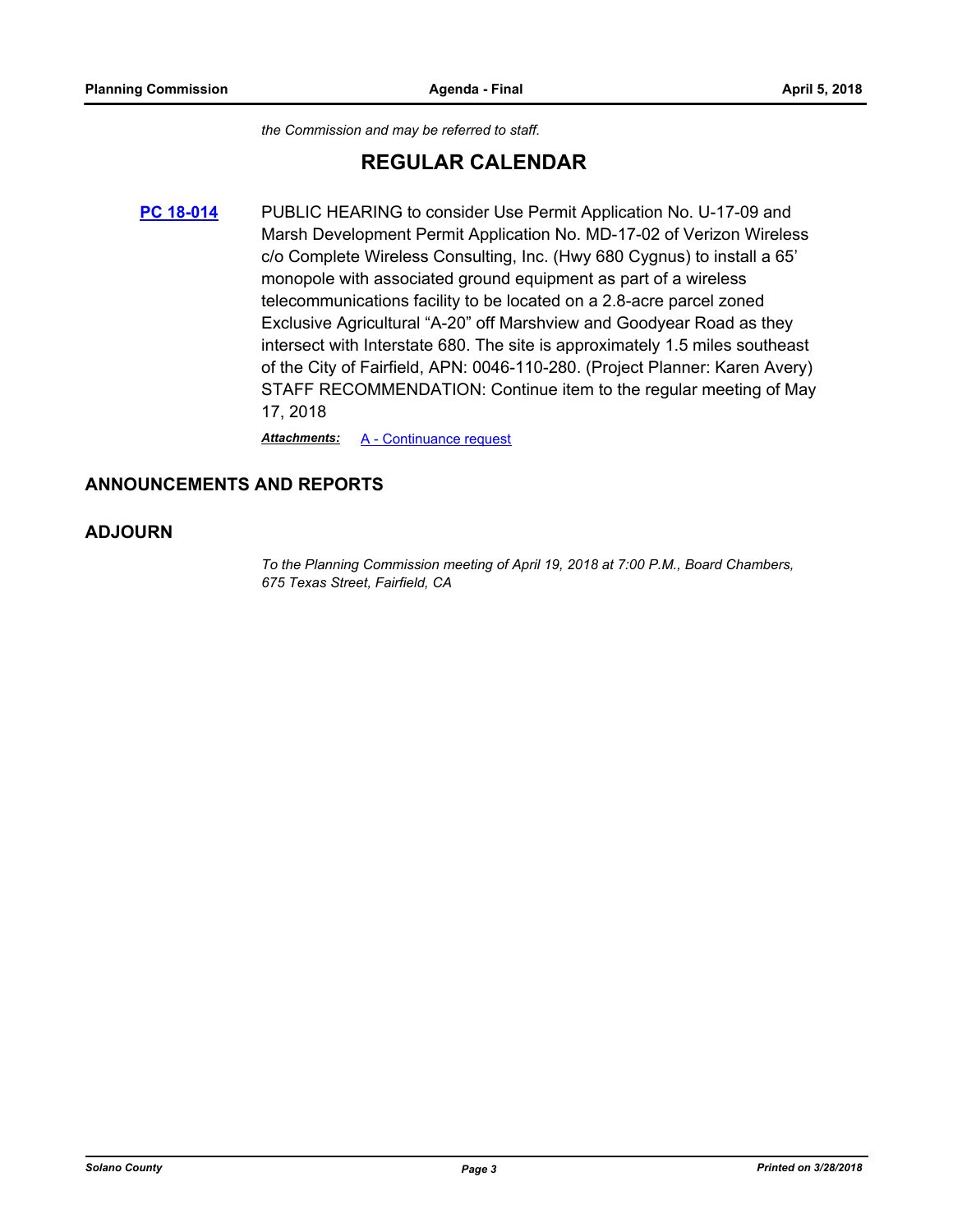<span id="page-3-0"></span>

|                        |      |                           | 675 Texas Street<br>Fairfield, California 94533<br>www.solanocounty.com |                            |  |  |  |  |
|------------------------|------|---------------------------|-------------------------------------------------------------------------|----------------------------|--|--|--|--|
| Agenda #:              |      |                           | <b>Status:</b>                                                          | <b>PC Minutes</b>          |  |  |  |  |
| Type:                  |      | PC-Document               | Department:                                                             | <b>Planning Commission</b> |  |  |  |  |
| File #:                |      | PC 18-011                 | Contact:                                                                | <b>Kristine Sowards</b>    |  |  |  |  |
| Agenda date:           |      |                           | <b>Final action:</b>                                                    |                            |  |  |  |  |
| Title:                 |      | March 15, 2018 PC minutes |                                                                         |                            |  |  |  |  |
|                        |      |                           |                                                                         |                            |  |  |  |  |
| <b>Governing body:</b> |      |                           |                                                                         |                            |  |  |  |  |
| District:              |      |                           |                                                                         |                            |  |  |  |  |
| <b>Attachments:</b>    |      | March 15, 2018 PC minutes |                                                                         |                            |  |  |  |  |
| <b>Date</b>            | Ver. | <b>Action By</b>          | <b>Action</b>                                                           |                            |  |  |  |  |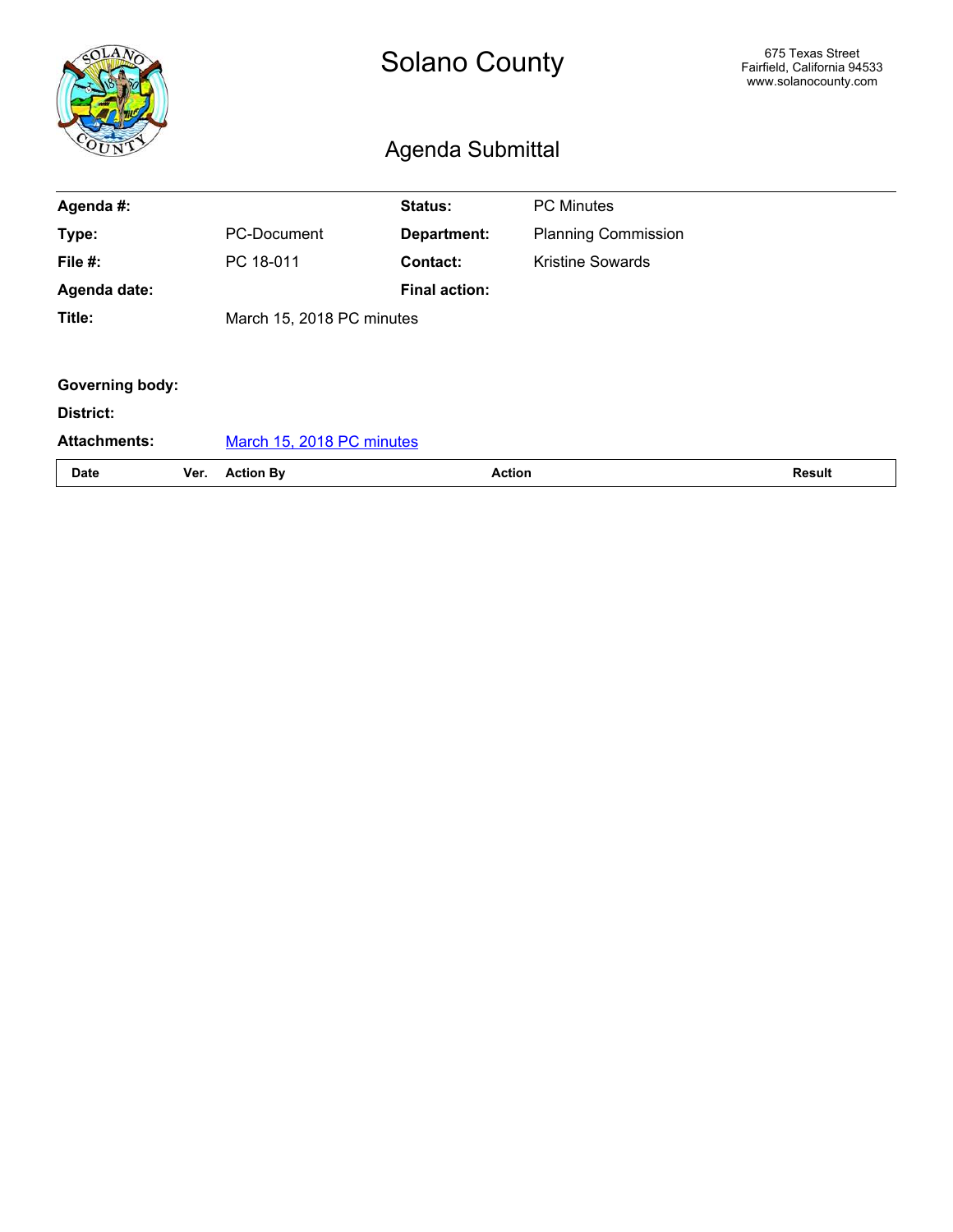# <span id="page-4-0"></span>*MINUTES OF THE SOLANO COUNTY PLANNING COMMISSION*

# **Meeting of March 15, 2018**

The regular meeting of the Solano County Planning Commission was held in the Solano County Administration Center, Board of Supervisors' Chambers (1<sup>st</sup> floor), 675 Texas Street, Fairfield, California.

PRESENT: Commissioners Rhoads-Poston, Walker, Hollingsworth, Bauer, and Chairperson Cayler

EXCUSED: None

STAFF PRESENT: Mike Yankovich, Planning Program Manager; Nedzlene Ferrario, Senior Planner; and Diane Gilliland, Acting Planning Commission Clerk

Chairperson Cayler called the meeting to order at 7:00 p.m. with a salute to the flag. Roll call was taken and a quorum was present.

Approval of the Agenda

The Agenda was approved with no additions or deletions.

**Approval of the Minutes** 

The minutes of the regular meeting of February 1, 2018 were approved as prepared.

Items from the Public

There was no one from the public wishing to speak.

Regular Calendar

Item No. 1

**PUBLIC HEARING** to consider Amendment No. 1 to Use Permit No. U-91-17 of **D/K Dixon** for the continuation of the hazardous waste storage and transfer facility that collects, stores and transfers used oil, oily wastewater, and waste antifreeze from off-site generators. In addition, D/K Dixon is proposing to add an additional waste transfer tank farm to receive and manage the same types of wastes as they do today (used oil, oily wastewater and waste antifreeze) and is proposing to install a new product antifreeze blending and storage unit, as well as a new pit-type truck scale. All proposed uses are within the established footprint of the operating business. The property is located in the Municipal Service Area/Urban Commercial area off Midway Road at 7300 Chevron Way .25 miles east of the City of Vacaville in an "A-40" Exclusive Agricultural Zoning District, APN: 0109-230-170. The Planning Commission will also be considering adoption of a Negative Declaration of Environmental Impact as recommended by the Solano County Department of Resource Management. (Project Planner: Karen Avery) **STAFF**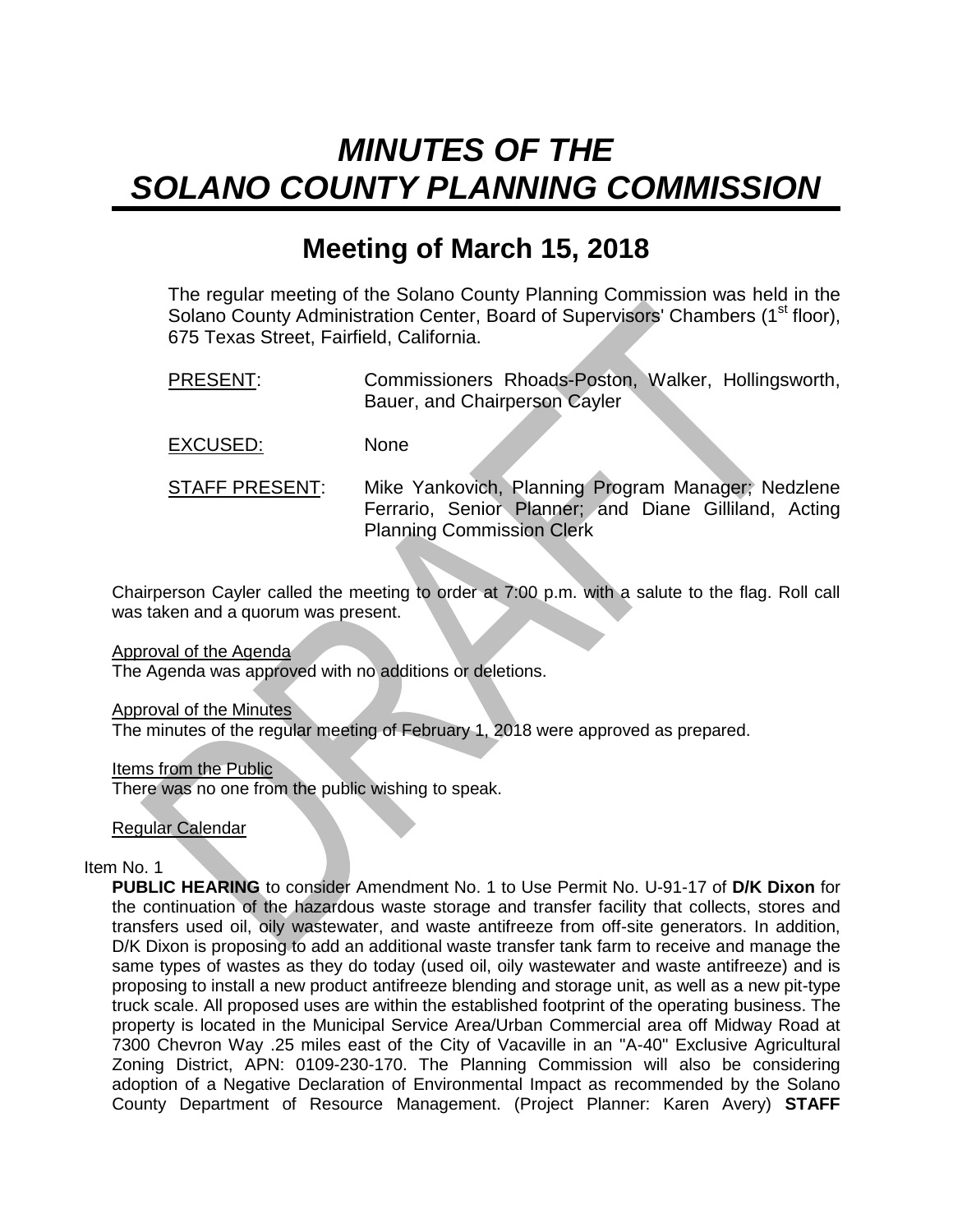**RECOMMENDATION:** Continue to the April 19, 2018 regularly scheduled Planning Commission meeting

The staff report noted that a Negative Declaration was prepared and circulated for public review with the public review period ending February 26, 2018. Three comment letters were received. Staff has requested a continuance to allow sufficient time to respond to these comment letters.

A motion was made by Commissioner Walker and seconded by Commissioner Hollingsworth to continue this item to the regular meeting of April 19, 2018. The motion passed unanimously.

#### Item No. 2

**PUBLIC HEARING** to consider Lot Line Adjustment Application No. LLA-18-01 of **Hudson Greer Corp.** to reconfigure the common parcel boundary between two adjacent lots located at 820 Robben Road, within the Exclusive Agriculture "A-40" Zoning District; APN's: 0111-050-070 and 080. The two properties are entered into Williamson Act Contract No. 309. (Project Planner: Nedzlene Ferrario) **STAFF RECOMMENDATION:** Approval

Nedzlene Ferrario provided a brief summary of staff's written report. The property owner is proposing to adjust the common parcel line between two adjacent lots. The lot line adjustment will result in a net transfer of 1.39 acres from lot 2 to 1. Both lots entered in to an active Land Conservation Contract (Contract Number 309); therefore, Planning Commission is the appropriate approval authority. The current boundary bisects the existing agricultural well and the adjustment would allow the well to be entirely on lot 1.

Ms. Ferrario noted that since the drafting of the staff report staff discovered a potential setback issue with the existing well and the new property line. The required setback is 25 feet and the adjustment did not accommodate that 25 foot minimum setback. Staff brought this to the attention of the land surveyor and they made the adjustment. Ms. Ferrario stated that the map contained in the staff report has been superseded by the map that she handed out to the commissioners prior to tonight's meeting. The new map shows the new property line and how it will jog around the existing well to satisfy the setback issue.

Chairperson Cayler opened the public hearing. Since there were no speakers either for or against this matter, the public hearing was closed.

A motion was made by Commissioner Hollingsworth and seconded by Commissioner Walker to approve Lot Line Adjustment Application No. LLA-18-01 subject to the recommended conditions of approval as modified. The motion passed unanimously. (Resolution No. 4652)

#### **ANNOUNCEMENTS and REPORTS**

There were no announcements or reports.

Since there was no further business, the meeting was **adjourned**.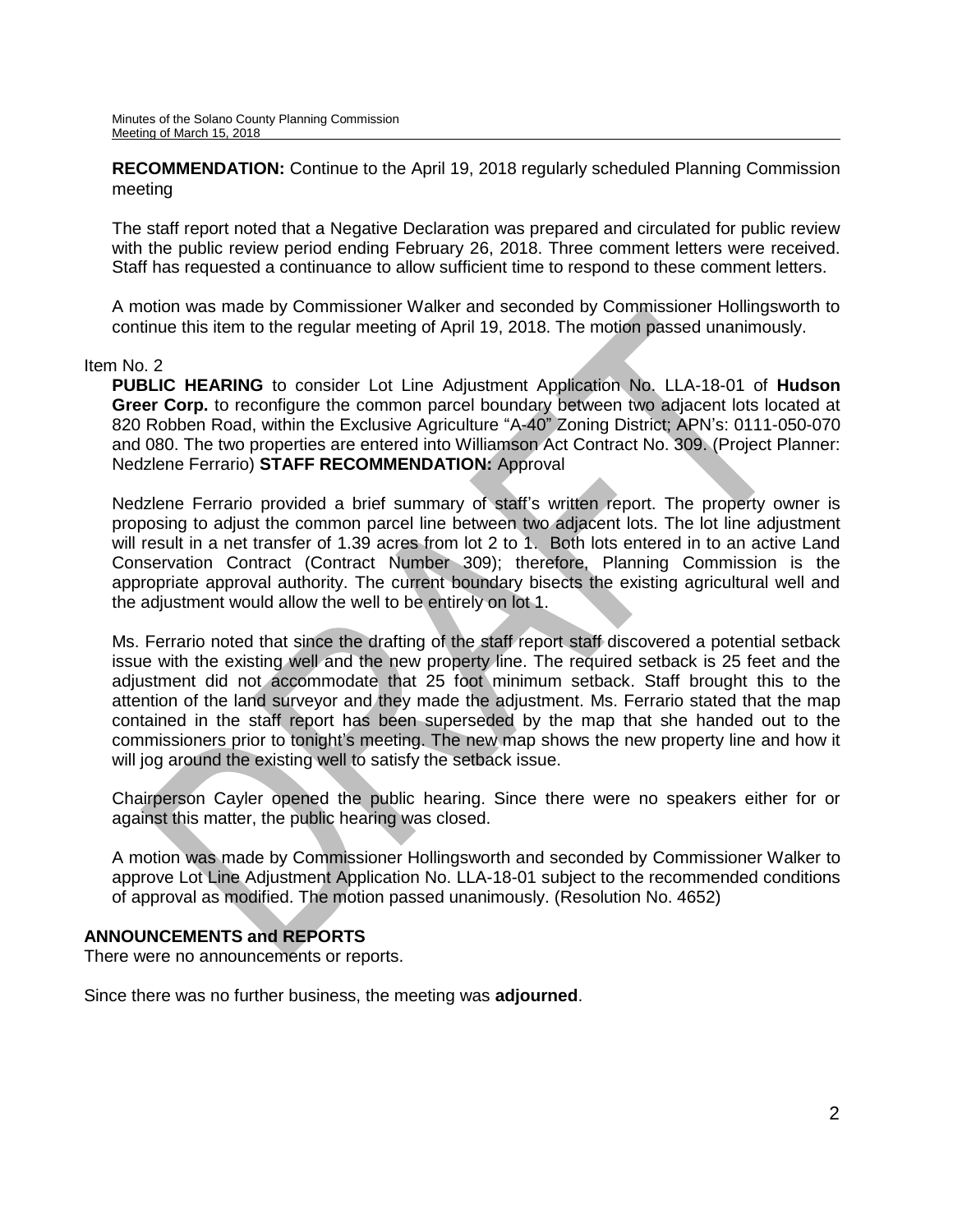<span id="page-6-0"></span>

|                        |      | <b>Solano County</b>                                                                                                                                                                                                                                                                                                                                                                                                                                                                                                                                                                                                                                                                 |                      |                            | 675 Texas Street<br>Fairfield, California 94533<br>www.solanocounty.com |  |  |  |  |
|------------------------|------|--------------------------------------------------------------------------------------------------------------------------------------------------------------------------------------------------------------------------------------------------------------------------------------------------------------------------------------------------------------------------------------------------------------------------------------------------------------------------------------------------------------------------------------------------------------------------------------------------------------------------------------------------------------------------------------|----------------------|----------------------------|-------------------------------------------------------------------------|--|--|--|--|
|                        |      | <b>Agenda Submittal</b>                                                                                                                                                                                                                                                                                                                                                                                                                                                                                                                                                                                                                                                              |                      |                            |                                                                         |  |  |  |  |
| Agenda #:              |      |                                                                                                                                                                                                                                                                                                                                                                                                                                                                                                                                                                                                                                                                                      | Status:              | PC-Regular                 |                                                                         |  |  |  |  |
| Type:                  |      | PC-Document                                                                                                                                                                                                                                                                                                                                                                                                                                                                                                                                                                                                                                                                          | Department:          | <b>Planning Commission</b> |                                                                         |  |  |  |  |
| File $#$ :             |      | PC 18-014                                                                                                                                                                                                                                                                                                                                                                                                                                                                                                                                                                                                                                                                            | Contact:             | Karen Avery                |                                                                         |  |  |  |  |
| Agenda date:           |      | 4/5/2018                                                                                                                                                                                                                                                                                                                                                                                                                                                                                                                                                                                                                                                                             | <b>Final action:</b> |                            |                                                                         |  |  |  |  |
| Title:                 |      | PUBLIC HEARING to consider Use Permit Application No. U-17-09 and Marsh Development<br>Permit Application No. MD-17-02 of Verizon Wireless c/o Complete Wireless Consulting, Inc.<br>(Hwy 680 Cygnus) to install a 65' monopole with associated ground equipment as part of a<br>wireless telecommunications facility to be located on a 2.8-acre parcel zoned Exclusive<br>Agricultural "A-20" off Marshview and Goodyear Road as they intersect with Interstate 680. The<br>site is approximately 1.5 miles southeast of the City of Fairfield, APN: 0046-110-280. (Project<br>Planner: Karen Avery) STAFF RECOMMENDATION: Continue item to the regular meeting of<br>May 17, 2018 |                      |                            |                                                                         |  |  |  |  |
| <b>Governing body:</b> |      |                                                                                                                                                                                                                                                                                                                                                                                                                                                                                                                                                                                                                                                                                      |                      |                            |                                                                         |  |  |  |  |
| District:              |      |                                                                                                                                                                                                                                                                                                                                                                                                                                                                                                                                                                                                                                                                                      |                      |                            |                                                                         |  |  |  |  |
| <b>Attachments:</b>    |      | A - Continuance request                                                                                                                                                                                                                                                                                                                                                                                                                                                                                                                                                                                                                                                              |                      |                            |                                                                         |  |  |  |  |
| Date                   | Ver. | <b>Action By</b>                                                                                                                                                                                                                                                                                                                                                                                                                                                                                                                                                                                                                                                                     | <b>Action</b>        |                            | <b>Result</b>                                                           |  |  |  |  |
|                        |      |                                                                                                                                                                                                                                                                                                                                                                                                                                                                                                                                                                                                                                                                                      |                      |                            |                                                                         |  |  |  |  |

Published Notice Required? Yes <u>X</u> No \_\_\_<br>Public Hearing Required? Yes <u>X</u> No \_\_\_ Public Hearing Required?

## **DEPARTMENTAL RECOMMENDATION**:

Staff is recommending a continuance of this matter to the May 17<sup>th</sup> Regular Meeting in order to complete CEQA review. The applicant concurs with this request (See Attachment A)